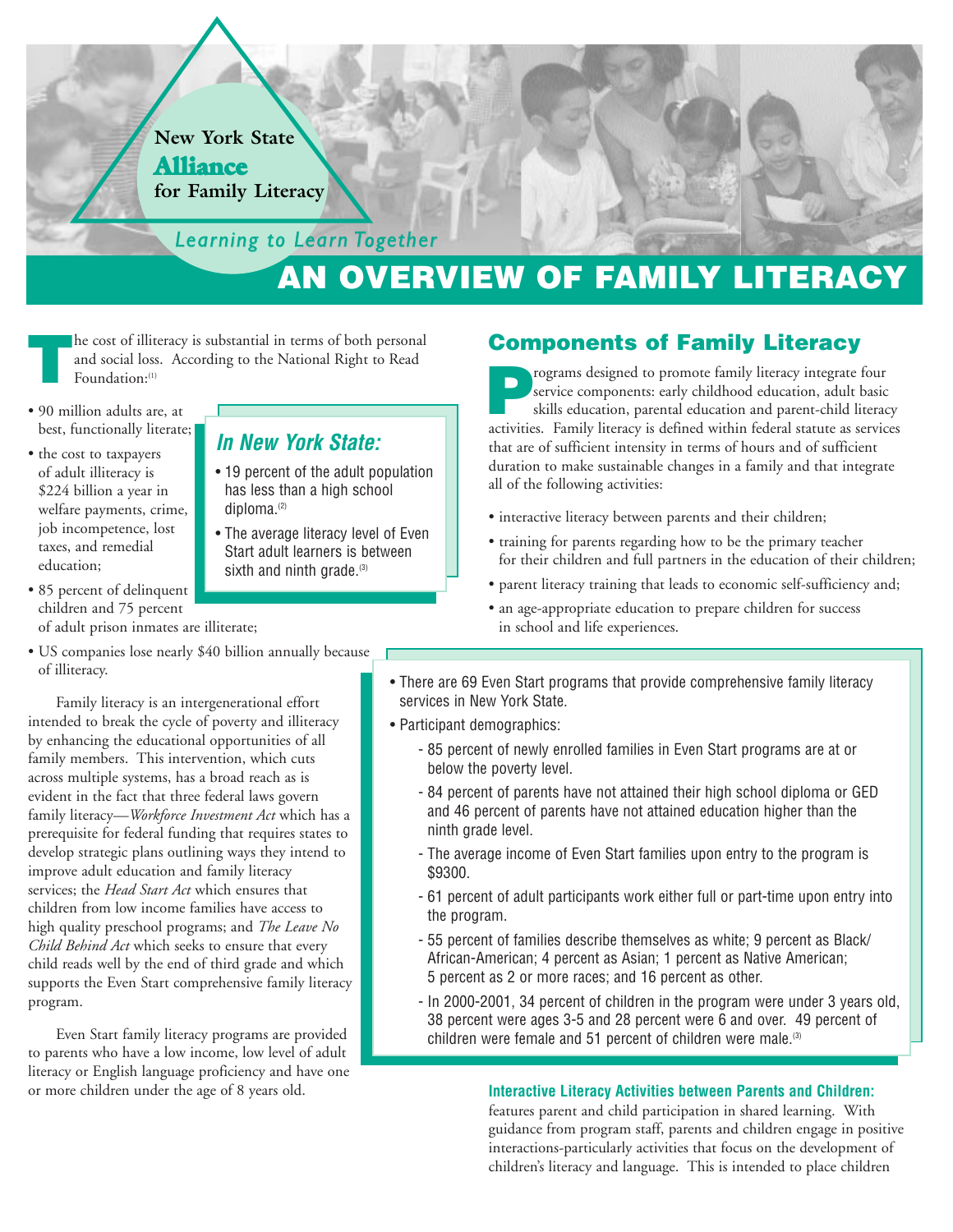on equal footing with children from other income levels since children in low-income families are more likely to be slow in the development of oral language skills, letter knowledge and phonological processing skills prior to school entry.<sup>(4,5)</sup> However, the provision of literacy experiences for children (e.g., buying and reading books) was the strongest long-term predictor of children's achievement in word recognition, vocabulary and reading comprehension.<sup>(5)</sup>

## **Nationally, we know:**

- 56 percent of parents participating in Even Start Family Literacy Programs cite educational improvement (i.e., attainment of General Educational Development (GED) Diploma) as the primary reason for participation; approximately one in five (19%) choose to enroll to improve their child's educational opportunities while 14 percent identify improvement of parenting skills as their primary reason for participation.
- 90 percent of parents in Even Start programs participate in parenting education as compared with 8 percent without the program.
- Between 36 to 54 percent of the parents scored 75 percent or higher on an assessment measuring parenting skills after they participated in Even Start.
- About one in five (23%) of those who were on public assistance when they enrolled in family literacy programs became self-sufficient.<sup>(13, 14)</sup>

#### **Early Childhood Education:**

provides children with an age-appropriate education that prepares them for success with school and life experiences. Children attend center-based instruction or receive home-based instruction that focuses on literacy skills within a developmentallyappropriate program. The effectiveness of early childhood education for children from low-income families has been documented in numerous studies. As one researcher explains, "The finding that a well-run,

cognitively oriented early education program will increase IQ scores of low-income children by the end of the program is one of the least disputed results in education and evaluation".<sup>(8)</sup> Enrolled children tend to be retained in grade and referred to special education less often, graduate from high school at higher rates than control children and, over time, engage in delinquent behaviors less often than children who were not enrolled.<sup>(8-10)</sup>

It is well documented that children start learning long before their formal education begins. Recently, the Committee on Integrating the Service of Early Childhood Development stated, "All children are born wired for feelings and ready to learn" (11). Typically, children's first learning experiences begin within their own homes as they readily use cues from their caretakers and environment to attach meaning to all they observe and experience. What happens during these early years within the context of the family serves as a foundation for children's future well-being and is the focus of family literacy.

## **Nationally, we know:**

- 95 percent of the children enrolled in family literacy programs participate in early childhood education as compared with 60 percent not enrolled.
- 81 percent of participating children made moderate to large sized gains in reading readiness.
- Children enrolled in family literacy programs are better at identifying letters, numbers and words, have higher attendance rates and higher competence than those who are not enrolled.<sup>(12, 13, 14)</sup>

#### **Service Integration**

**Service integration is a unique characteristic of family literacy** that sets it apart from other efforts to improve child outcomes. While families might benefit from each service in isolation, an important assumption behind family literacy is the belief that strong service integration can maximize each component.<sup>(15)</sup> The focus on

**Parenting Education:** fosters parenting skills through parenting classes, parent support groups, and home-based instruction. For example, parents receive training regarding general child development and learn ways to be the primary teachers for their children. This emphasis on parenting skills is important since parenting style can influence children in a variety of ways––parental responsiveness (warmth and support) as well as parental insistence (behavioral control) influence a child's social competence, academic performance, psychosocial development, and problem behavior.<sup>(6)</sup>

**Adult Education:** offers parents' opportunities to develop and improve their literacy skills, complete high school diploma requirements and develop basic life and employment skills so parents will be better prepared to ensure family self-sufficiency. For English language learners, it provides the instruction needed to develop fluency in English, as well as building literacy skills in their native languages. Sound educational opportunities for parents are important for

children's future well-being since we have learned a parent or other primary caretaker's education is a strong indicator of a child's literacy level.<sup>(7)</sup> It has been noted that children whose better educated parent lacks a high school diploma or GED diploma are twice as likely to live in poverty as children whose better educated parent graduated from high school and six times more likely to live in poverty than children with a parent

#### **Within New York State:**

- Participating parents in Even Start programs demonstrated a 30 percent gain in supporting their children's learning in formal education settings, during the reporting year.
- In addition, 83 percent of participating parents demonstrated a 30 percent gain in supporting interactive literacy activities with their children<sup>(3)</sup>

with more than a high school education.<sup>(7)</sup>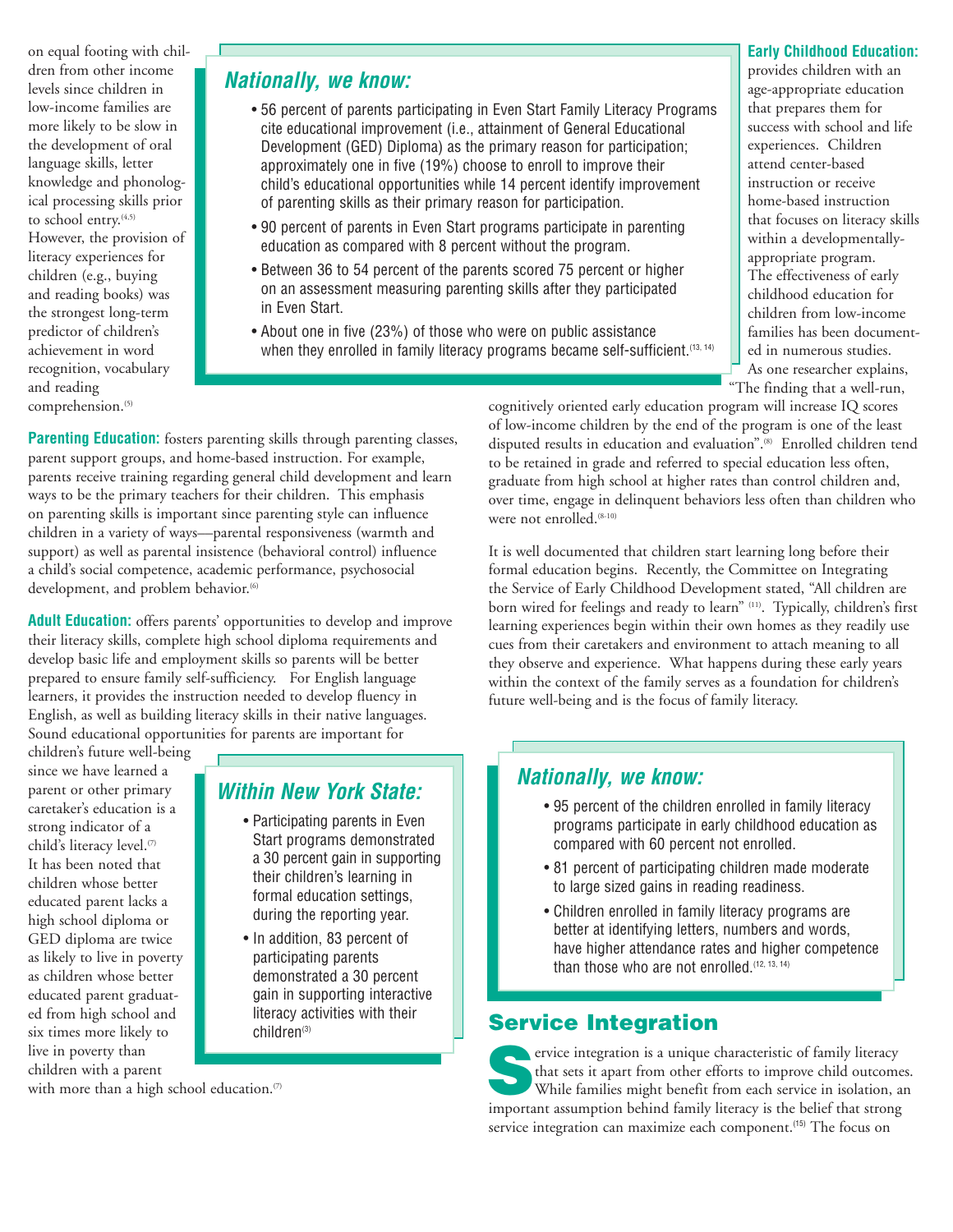families and addressing their needs keeps participants in programs longer. In New York State, over half of the families participating in Even Start have remained in the program for a year or longer <sup>(3)</sup>. The integration of services combined with increased retention of participants strengthens each of the program components (e.g., early childhood, adult education).

# **Family Literacy Programs in New York State**

Urrently, there are 69 Even Start family literacy programs<br>
across New York State, funded through the US Department<br>
of Education. These programs are developed as partnerships<br>
harmon a boal atheal dimin as POCES and a new across New York State, funded through the US Department between a local school district or BOCES and a non-profit

# **Within New York State:**

- Upon entry into NYS Even Start programs, 75 percent of the children ages 6 months to 5 years scored below the 50th percentile on one of the PLS-3 subtests.
- After one year of participation in NYS Even Start, 52 percent of children ages 1-5 whose score was at or below the PLS level in either auditory comprehension or expressive communication increased their percentile ranking.
- 62 percent of children in NYS Even Start are reading at or above their grade level.<sup>(3)</sup>

communitybased service provider. The New York State Alliance for Family Literacy, established in 1999, is a coalition that ensures low-income families with low literacy have access to a comprehensive statewide system of high

quality family literacy services. One method for ensuring quality services is through staff development. The Alliance offers Basic Family Literacy Implementation Training to providers interested in establishing or improving family literacy services. In addition, the Alliance is working with 11 communities across the state with high concentrations of low-income, low-literacy families. By developing local alliances for family literacy, organized efforts are underway to establish comprehensive systems of family literacy services where it can make the most difference in the lives of children and families.

Members of the Alliance include representatives from state agencies, early childhood and adult education providers, colleges and universities and other organizations involved in the provision of literacy education.

## **Nationally, we know:**

- 90 percent of the adults in family literacy programs participated in adult education as compared with 35 percent without the program.
- Parents in family literacy programs achieved greater gains in TABE reading and math than parents who were not in the program.
- 22 percent of adults in Even Start attain their GED whereas only 6 percent of non-Even Start adults achieve the same goal.
- About four in ten (43%) of parents involved in family literacy became employed, compared with 14 percent before enrolling; 13 percent enrolled in higher education or training programs and another 11 percent continued in GED programs. (13, 14)

# **Effectiveness of Family Literacy**

**Benefits to Families:** The intent of family literacy is to recognize the literacy needs of families and serve entire families rather than children alone, or adults alone, since it is understood that the context of the home strongly influences children's outcomes.(12,13, 14)

**Benefits to Children:** Decades of research have shown that early education helps improve the cognitive and academic functioning of children, particularly children who come from economically disadvantaged families and communities.(12, 16, 17, 18, 19)

**Benefits to Adults:** Generally, adults attending adult basic education services have low participation rates and tend to underutilize the adult education services that might help them achieve their education or employment goals. This is a key concern for program administrators since we have learned participation is related to positive outcomes.<sup>(13, 14, 16)</sup>

# **Within New York State:**

- 65 percent of all adults in Even Start programs who have completed a 100-hour block of adult education and who pre-tested at 0-8.9 on the TABE (reading or math), demonstrated a one grade-level gain.
- 40 percent of adults participating in Even Start, who scored 9.0 or higher in the reading and math sections of the TABE, attained their goal of earning a high school diploma or GED during the program year. **Note:** Only those adults who had such a goal were figured into this statistic.
- 80 percent of Even Start participants who had the goal of entering post-secondary school, job training or retraining, non-subsidized employment, the military, or obtaining career advancement, did so within the program year. The majority of adults chose employment over furthering their education.<sup>(3)</sup>